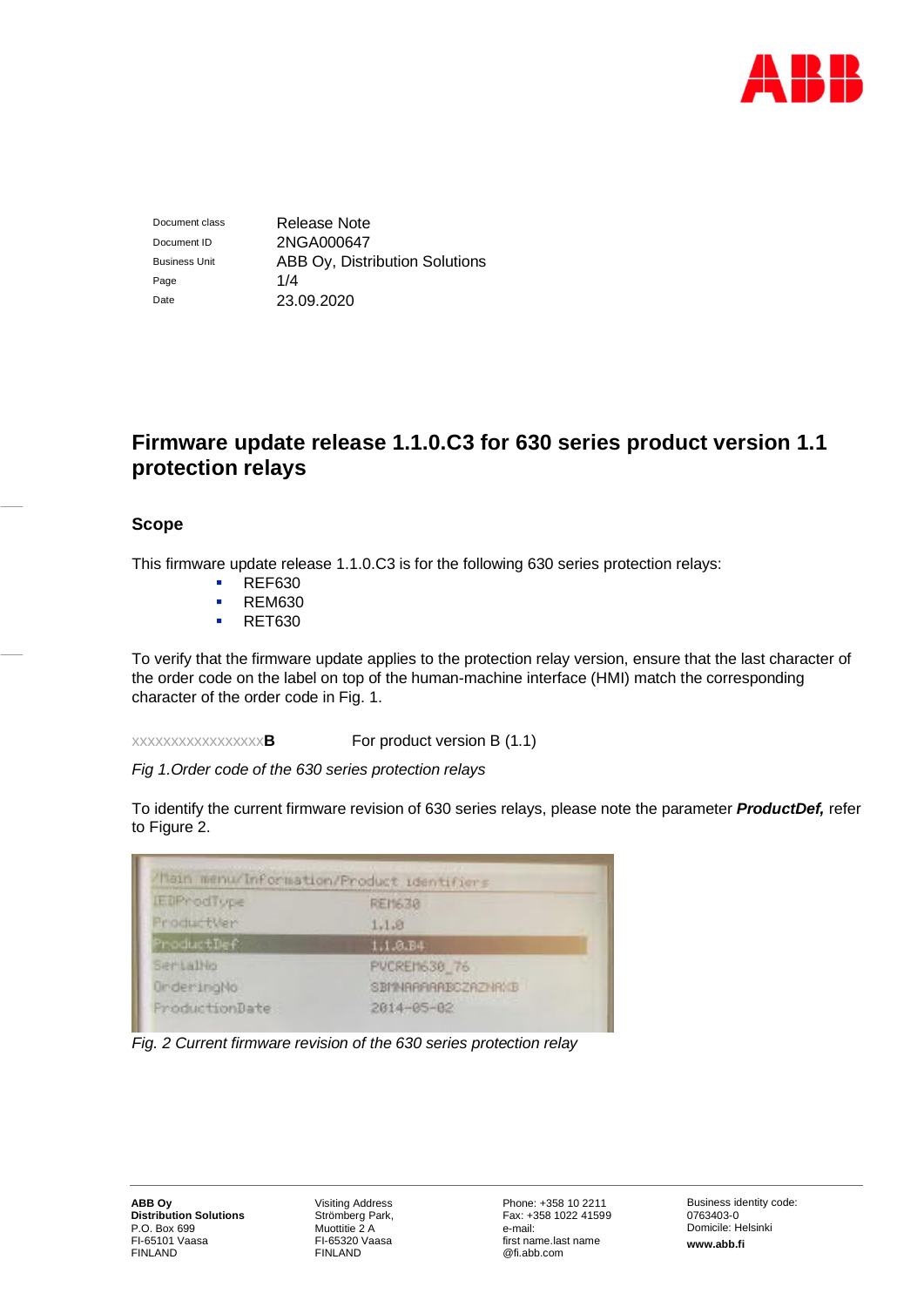

| Date    | 23.09.2020              |
|---------|-------------------------|
| Page    | 2/4                     |
| Subject | Firmware update release |

The 630 series protection relays are to be updated using the software update tool (SUT630Lite). The tool automatically identifies the product order code and installs the correct firmware accordingly.

# **Implemented usability improvement**

The firmware update release includes usability improvement, but introduces no new functionality. The following improvement has been implemented:<sup>[1](#page-1-0)</sup>

# **Firmware update release 1.1.0.C3**

#### **Control**

 Correction to switch object interlocking behavior. When switch object control (interlocking bypassed) is cancelled, interlocking bypass status will reset. Earlier the interlocking remained bypassed until the switching object has executed the next complete switch command.

#### **Measurement**

 Improvement for the relay behavior in case of negative time jump while disturbance recorder is making record. Negative time jump may happen due to bad quality of the time synchronization.

## **Firmware update release 1.1.0.C2**

# **Communication**

- Stability improvement for disturbance record upload via IEC 60870-5-103
- Improvement for GOOSE receive status after IED reboot
- DNP3 communication stability improvements during high communication load
- Entered IP addresses with leading zeros are handled now as decimal
- Improvement for test output in GOOSE receive functions

#### **Control**

 Correction to the tap changer control function (OLATCC) in cases where inverse time characterics is in use. Correction prevents runtime application error in situations where measured voltages are suddenly dropping to zero.

<span id="page-1-0"></span> $<sup>1</sup>$  The relay firmware update may also include some minor usability improvements not listed in this note.</sup>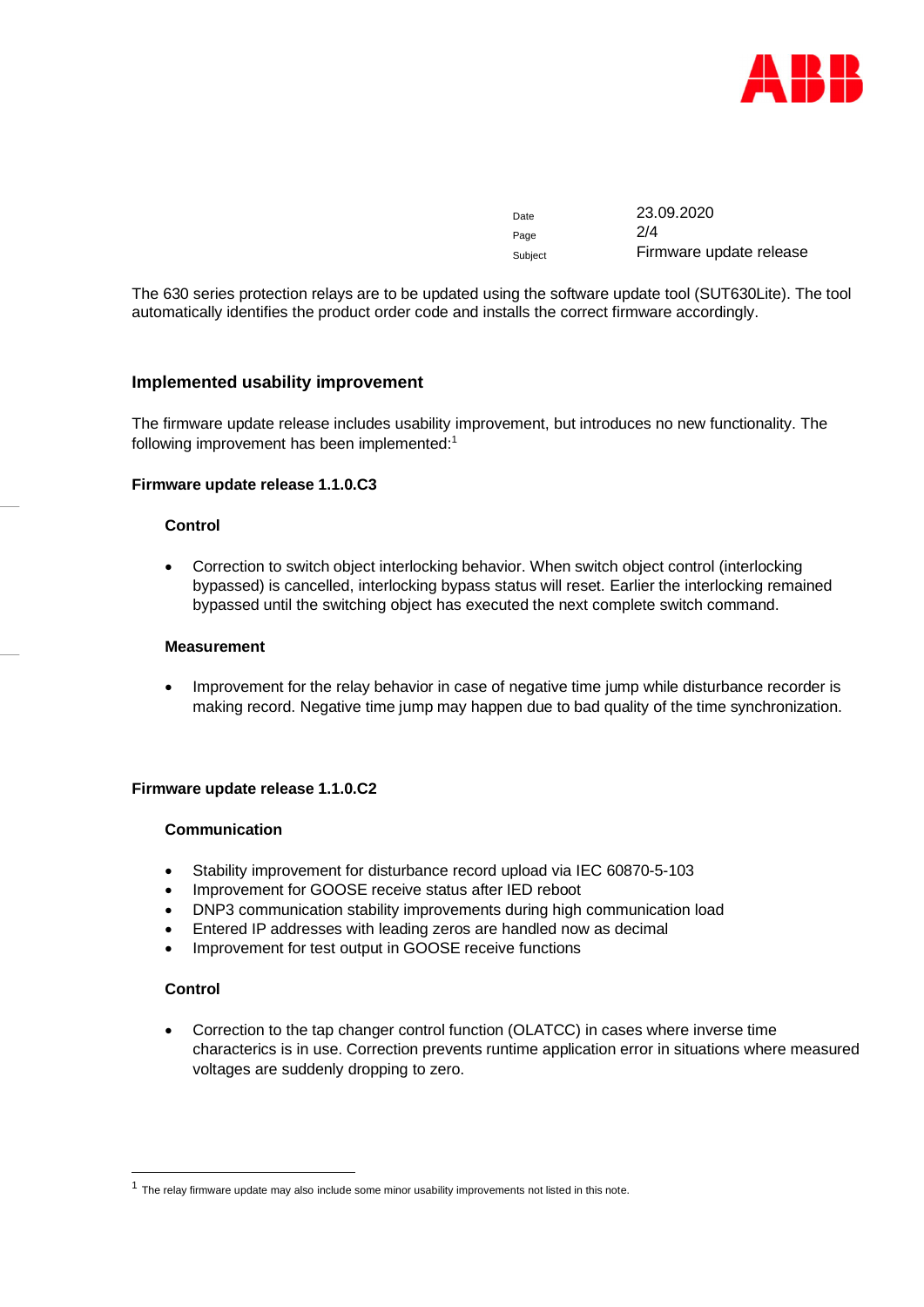

Page 3/4

Date 23.09.2020 Subject Firmware update release

# **Engineering**

- Improvement for the QT-logic. When connecting the QT-logic block to only fixed signals, the outputs are now updated correctly.
- Improvement for online monitoring of SPGGIO and MVGGIO to show correct values in PCM600 even if IEC61850 is in operation OFF.
- Improvement for the time zone setting when IRIG-B 1344TZ encoding is used

#### **HMI**

- Now special charcters  $(<, >, \&)$  can be used on WebHMI event list
- Improvement for synchrocheck (SYNCRSYN) function to ensure the correct presentation of the monitored voltage data.

#### **Measurement**

Improvement for hysteresis of zero point clamping on three-phase power (PWRMMXU) function

#### **Protection**

- Improvement for thermal calculation on motor thermal overload protection (MPTTR). Thermal calculation improved in cases when motor is stopped immediately after overload or start-up.
- Improvement for inbuilt low amplitude blocking on frequency gradient protection (DAPFRC). Sampling frequency of low amplitude check has been increased.
- Improvement to intermittent earth-fault protection function (INTRPTEF) in "Intermittent EF" mode in case of very small earth fault current Io and high earth fault voltage Uo.

#### **Supervision**

• Improvement for self-supervision. Checks on missing MENU system on LHMI or relay type designation results in IRF being activated.

#### **Firmware update release 1.1.0.C1**

# **Protection**

- Improvement to frequency measurement based protection functions for preventing unexpected blocking in very rare use cases with small frequency variation and vector shifting.
- Improvement for the reset of the circuit breaker failure protection (CCBRBRF) when currents fall below "Current value" setting or circuit breaker has opened.